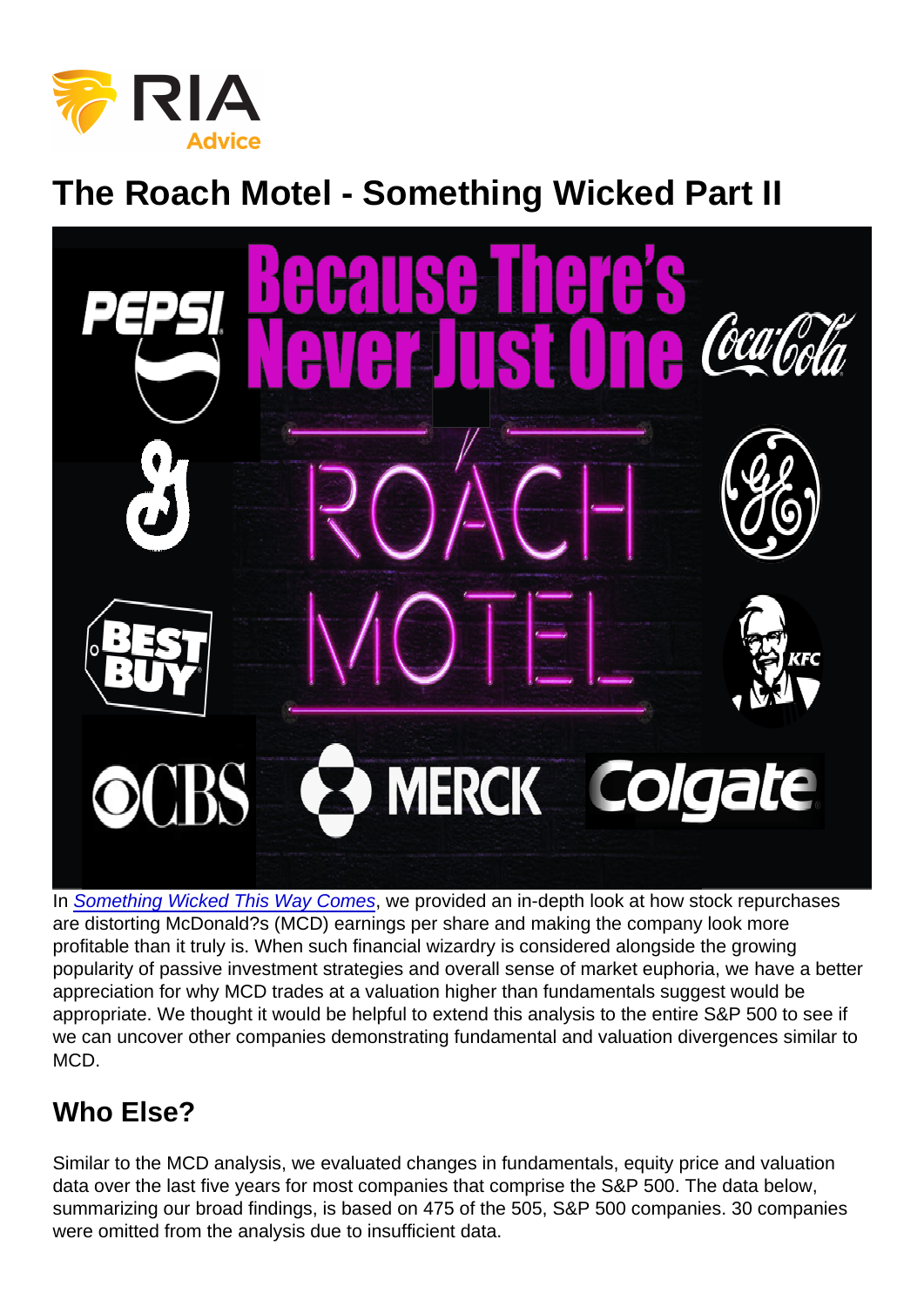141 companies, or about 30% of the S&P 500, had annualized five-year sales growth rates of 1% or less.

Of these 141 companies:

- The average stock price gain over the five year period was +68%.
- 106 of the companies had a stock price increase of 25% or more that was concurrent with falling revenue.
- The average number of shares outstanding declined by 2%. This data point is misleading as many energy companies within this group issued shares to bolster capital when the price of oil declined sharply in 2014/2015.
- The average amount of debt outstanding increased 70%
- The valuation ratio of market capitalization to sales increased 73%.

The table below isolates companies which had five year revenue declines of greater than 10%, price increases greater than 20%, declines in shares outstanding and increased debt outstanding.

Data Courtesy: Bloomberg The company-specific data and the averages for this group highlight the extreme divergences that exist between poor fundamental data and current price and valuation. The list of companies showing these characteristics extend well beyond what we show here, these are just the most egregious examples. In the table below, we highlight a few other larger, wellknown companies. While these companies did not match all of the criteria for the table above, they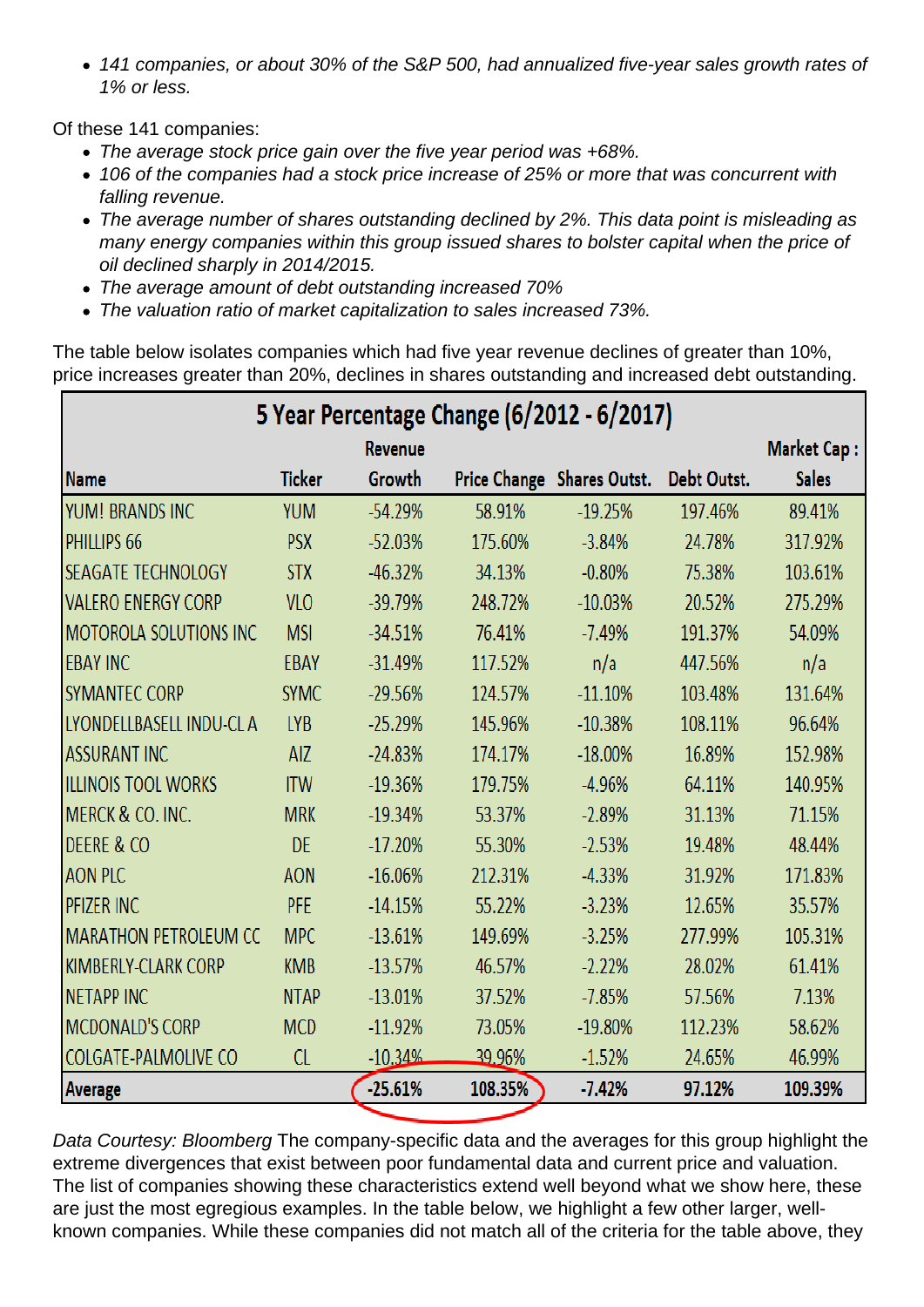do have price and valuation changes that are inconsistent with their revenue growth.

Data Courtesy: Bloomberg A few comments about the tables above:

- 1. Note that all of the companies are large firms from a wide range of industries and thus well represented in many passive indexes.
- 2. Despite flat to negative revenue growth for at least five years, they have all experienced respectable price and valuation increases.
- 3. In most cases, the companies have increased their debt outstanding while decreasing shares outstanding. It is likely the debt in many of these companies is being used to some degree to repurchase stock.
- 4. For the most part, the companies are mature and therefore likely have low to mid single-digit revenue and earnings growth prospects.

Disclaimer: The analysis performed on the companies listed was not as extensive as that from the prior article on MCD. Some of these companies may have new products or promising innovation that justifies their price and valuation increases despite the poor fundamentals. However, we believe the MCD problem is at play in most of these companies.

## Summary

There are good companies with bad stocks and bad stocks of good companies. What we lay out here is not an indictment of specific companies but a reality check on stock valuations. This analysis highlights a host of companies that appear to have prices that are well above a fair fundamental value. This does not mean the prices of these companies cannot continue to rise and further defy financial gravity. It does mean that, over time, these companies must either grow revenue and earnings at significantly faster rates than they have or their share prices will fall as their valuations likely revert to historical norms. The popularity of passive investing and unawareness of the effects of buybacks are complicit in boosting the price of many undeserving companies to eye-watering valuations. We suspect passive strategies will continue to attract a larger than normal percentage of investment dollars as long as these blind momentum strategies work. Given the tremendous financial incentives to executives we think stock buybacks will continue as well. That said, valuations will reach a tipping point and the masking of fundamental weakness will be exposed. When this occurs, those managers and investors